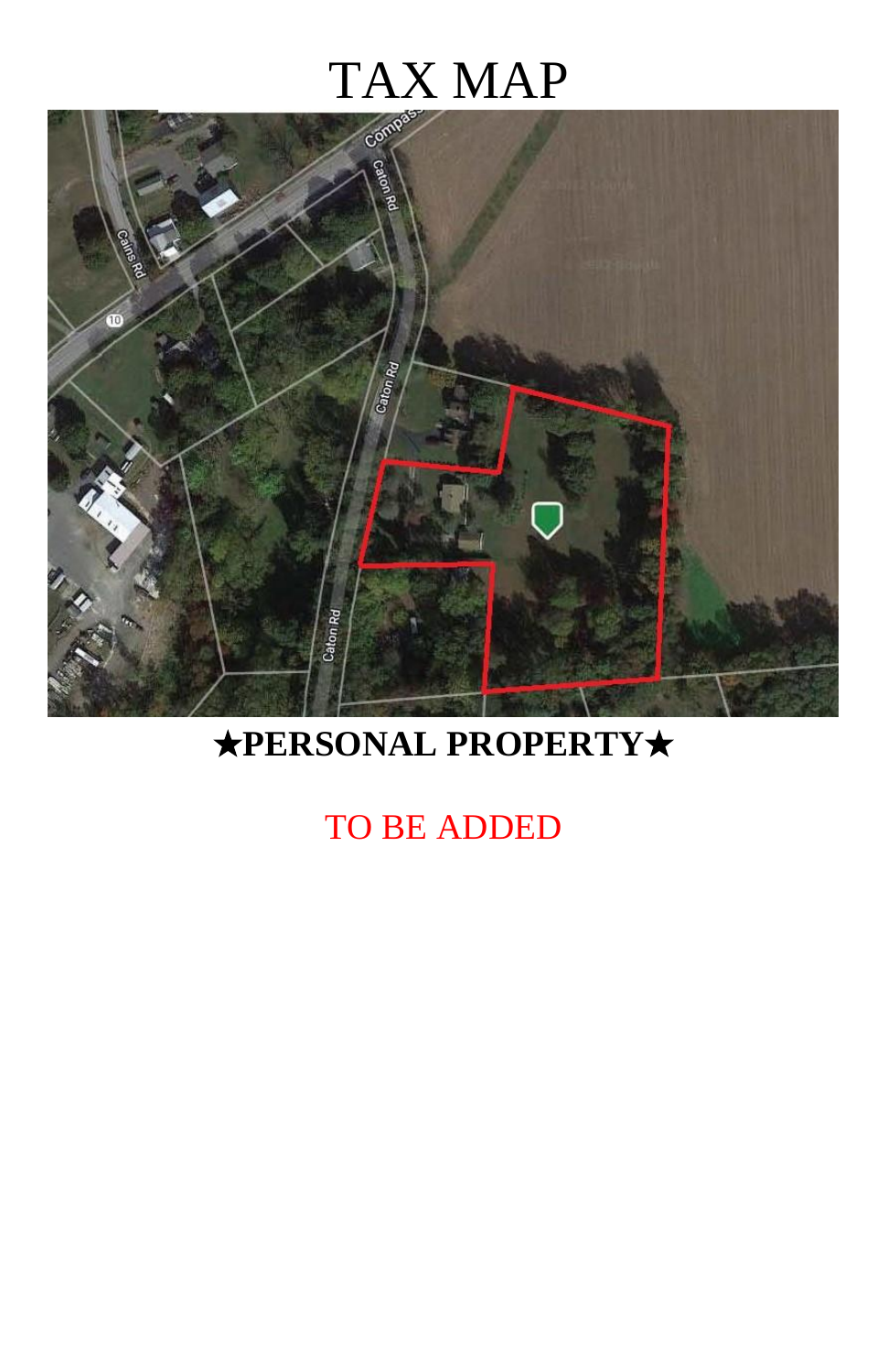## PUBLIC AUCTION

### VALUABLE CHESTER CO. REAL ESTATE **130 Caton Road Honey Brook, PA 19344 One Story Ranch Home with Detached Garage on a 3.1 Acre +/- Lot Antiques, Coins, Guns, Furniture, Glassware, Lawn & Garden, Tools & HH Goods Wednesday, July 27, 2022 - 2:00 PM**

Real Estate at 6 PM West Caln Twp – Coatesville Area School District







(610) 384-8433 [www.barrdavis.com](http://www.barrdavis.com/) AY-002084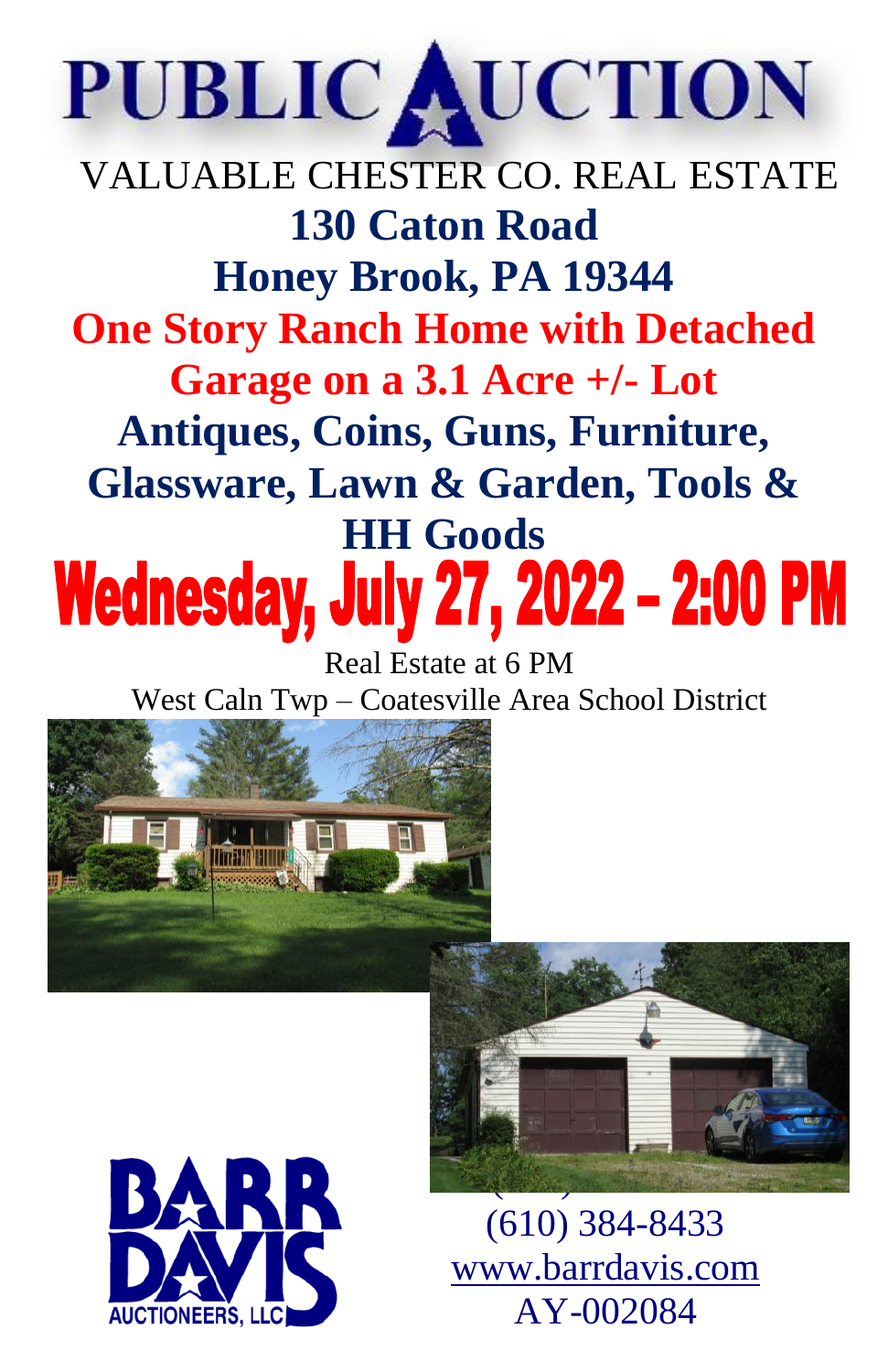**ADDRESS:** 130 Caton Road, Honey Brook, PA 19344

**DATE:** Wednesday, July 27 2022 2 PM Real Estate at 6 PM

**OWNER:** Carrie M. Wilmott, Estate

#### **★FEATURES★**

One Story Home with a Detached 2 Car Garage on a 3.1 Acre  $+/-$  Lot

#### ★**SPECIAL FEATURES**★

Knotty Pine Kitchen Cabinets Built In China Cupboard in Dining Area 7'x14' Enclosed Rear Porch 11'x16' Deck

Oversized 24'x32' 2 Car Detached Garage/Shop with Stove Flue

#### ★**PURCHASE PRICE INCLUDES**★

Propane Oven/Range Refrigerator

#### ★**REAL ESTATE AUCTION TERMS**★

10% Down payment day of Auction. Balance by September 9, 2022. Buyer pays all Realty Transfer Taxes.

#### ★**OPEN FOR INSPECTION**★

Thursday, July 7, 2022 from  $4-6^{pm}$  & Saturday July 9, 2022 from 1-3<sup>pm</sup> *Call Auctioneers for complete brochure or private showing.*

#### ★**DIRECTIONS**★

From Route 340 & Route 10 intersection at Compass take Route 10 North approximately 1 mile to Caton Road. Turn right to property on left

> *The information contained in this brochure is believed to be accurate, but is not guaranteed*.